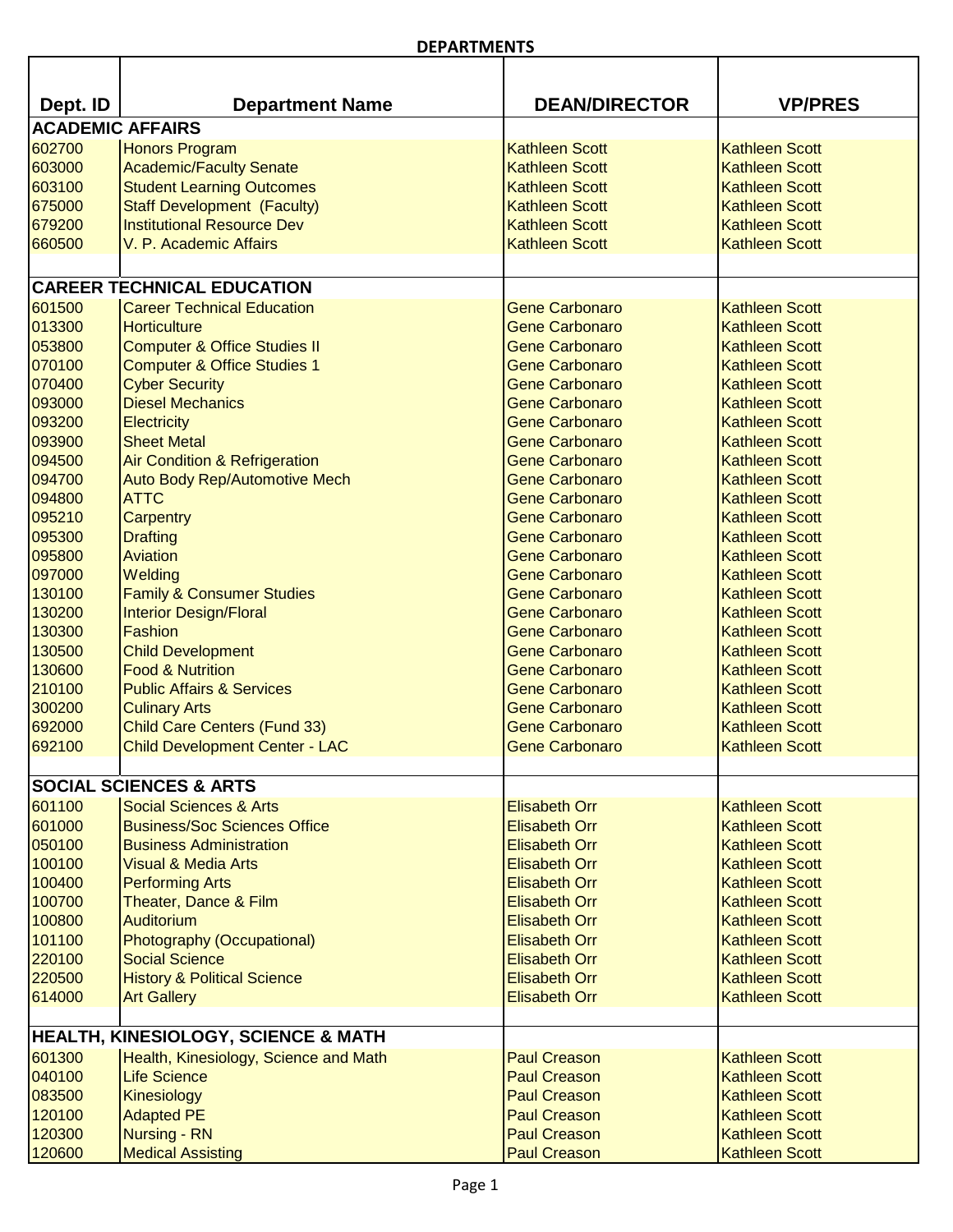٦

| Dept. ID                     | <b>Department Name</b>                                           | <b>DEAN/DIRECTOR</b>           | <b>VP/PRES</b>        |
|------------------------------|------------------------------------------------------------------|--------------------------------|-----------------------|
| 121200                       | <b>Health Technologies/EMT</b>                                   | <b>Paul Creason</b>            | <b>Kathleen Scott</b> |
| 122500                       | <b>Diagnostic Medical Imaging Program</b>                        | <b>Paul Creason</b>            | <b>Kathleen Scott</b> |
| 123800                       | <b>Nursing - Vocational</b>                                      | <b>Paul Creason</b>            | <b>Kathleen Scott</b> |
| 170100                       | <b>Mathematics &amp; Engineering</b>                             | <b>Paul Creason</b>            | <b>Kathleen Scott</b> |
| 190100                       | <b>Physical Science</b>                                          | <b>Paul Creason</b>            | <b>Kathleen Scott</b> |
|                              |                                                                  |                                |                       |
|                              | <b>LANGUAGE ARTS &amp; COMMUNICATION</b>                         |                                |                       |
| 601200                       | Language Arts & Communication                                    | <b>Oscar L Douglas</b>         | <b>Kathleen Scott</b> |
| 110100                       | <b>Foreign Language</b>                                          | <b>Oscar L Douglas</b>         | <b>Kathleen Scott</b> |
| 150100                       | <b>English</b>                                                   | <b>Oscar L Douglas</b>         | <b>Kathleen Scott</b> |
| 150200                       | <b>Reading Department</b>                                        | <b>Oscar L Douglas</b>         | <b>Kathleen Scott</b> |
| 150600                       | Speech & Comm/Comm Disorders                                     | <b>Oscar L Douglas</b>         | <b>Kathleen Scott</b> |
| 150800                       | English as a Second Language                                     | <b>Oscar L Douglas</b>         | <b>Kathleen Scott</b> |
|                              | <b>KINESIOLOGY / ATHLETICS</b>                                   |                                |                       |
| 601210                       | <b>Kinesiology/Athletics</b>                                     | <b>Randy Totorp</b>            | <b>Michael Munoz</b>  |
| 645100                       | <b>Women's Center</b>                                            | <b>Ramon Knox</b>              | <b>Michael Munoz</b>  |
| 696000                       | <b>Athletics</b>                                                 | <b>Randy Totorp</b>            | <b>Michael Munoz</b>  |
|                              |                                                                  |                                |                       |
|                              | <b>ACADEMIC SERVICES</b>                                         |                                |                       |
| 601400                       | <b>Academic Services</b>                                         | <b>Michelle Grimes</b>         | <b>Kathleen Scott</b> |
| 220300                       | <b>Study Abroad Program</b><br><b>Extended Instruction</b>       | <b>Michelle Grimes</b>         | <b>Kathleen Scott</b> |
| 600500                       |                                                                  | <b>Michelle Grimes</b>         | <b>Kathleen Scott</b> |
|                              | <b>INSTITUTIONAL EFFECTIVENESS &amp; STUDENT SUCCESS CENTERS</b> |                                |                       |
| 610100                       | Sch Learn Res, Teach & Tech                                      | <b>Jennifer Rodden</b>         | <b>Kathleen Scott</b> |
| 160200                       | Center for Learning Assist. (instructional)                      | O. Lee Douglas                 | <b>Kathleen Scott</b> |
| 150500                       | <b>Writing Success Center</b>                                    | O. Lee Douglas                 | <b>Kathleen Scott</b> |
| 150510                       | <b>Reading Success Center</b>                                    | O. Lee Douglas                 | <b>Kathleen Scott</b> |
| 170200                       | <b>Math Success Center</b>                                       | <b>Jennifer Rodden</b>         | <b>Kathleen Scott</b> |
| 492000                       | LAC Multi Disciplinary Success Ctr.                              | O. Lee Douglas                 | <b>Kathleen Scott</b> |
| 493000                       | PCC Multi Disciplinary Success Ctr.                              | O. Lee Douglas                 | <b>Kathleen Scott</b> |
| 493009                       | <b>Supplemental Instruction</b>                                  | <b>Jennifer Rodden</b>         | <b>Kathleen Scott</b> |
| 493072                       | <b>Career Technology Success Center</b>                          | O. Lee Douglas                 | <b>Kathleen Scott</b> |
| 600700                       | <b>Avalon Extension Campus</b>                                   | <b>Michelle Grimes</b>         | <b>Kathleen Scott</b> |
| 611000                       | <b>Center for Learning Assistance</b>                            | O. Lee Douglas                 | <b>Kathleen Scott</b> |
| 602000                       | <b>Success Center Administration</b>                             | O. Lee Douglas                 | <b>Kathleen Scott</b> |
| 661300                       | <b>Institutional Effectiveness</b>                               | <b>Heather Van Volkinburg</b>  | <b>Kathleen Scott</b> |
| 672200                       | <b>Accreditation</b>                                             | <b>Heather Van Volkinburg</b>  | <b>Kathleen Scott</b> |
| 676500                       | Perkins 1-C (CTEA)                                               | <b>Kathleen Scott</b>          | <b>Kathleen Scott</b> |
| <b>PCC AVP &amp; LIBRARY</b> |                                                                  |                                |                       |
| 660700                       | <b>Provost, Pacific Coast Campus</b>                             | <b>Sheneui Weber</b>           | <b>Kathleen Scott</b> |
| 160100                       | <b>Library (Instructional)</b>                                   | O. Lee Douglas                 | <b>Kathleen Scott</b> |
| 612000                       | Library                                                          | O. Lee Douglas                 | <b>Kathleen Scott</b> |
| 645200                       | <b>Senior Center</b>                                             | <b>Kathleen Scott</b>          | <b>Kathleen Scott</b> |
| 699400                       | Senior Classes (Abateable)                                       | <b>Kathleen Scott</b>          | <b>Kathleen Scott</b> |
|                              |                                                                  |                                |                       |
|                              | <b>HUMAN RESOURCES &amp; PERSONNEL COMMISSION</b>                |                                |                       |
| 673000                       | <b>Human Resources</b>                                           | <b>Gene Durand</b>             | <b>Gene Durand</b>    |
| 673100                       | <b>Personnel Commission</b>                                      | <b>Caroline Chretien-Shook</b> | <b>Gene Durand</b>    |
| 676000                       | <b>Staff Diversity</b>                                           | <b>Kristin Olson</b>           | <b>Gene Durand</b>    |
|                              | <b>STUDENT SUPPORT SERVICES</b>                                  |                                |                       |
|                              |                                                                  |                                |                       |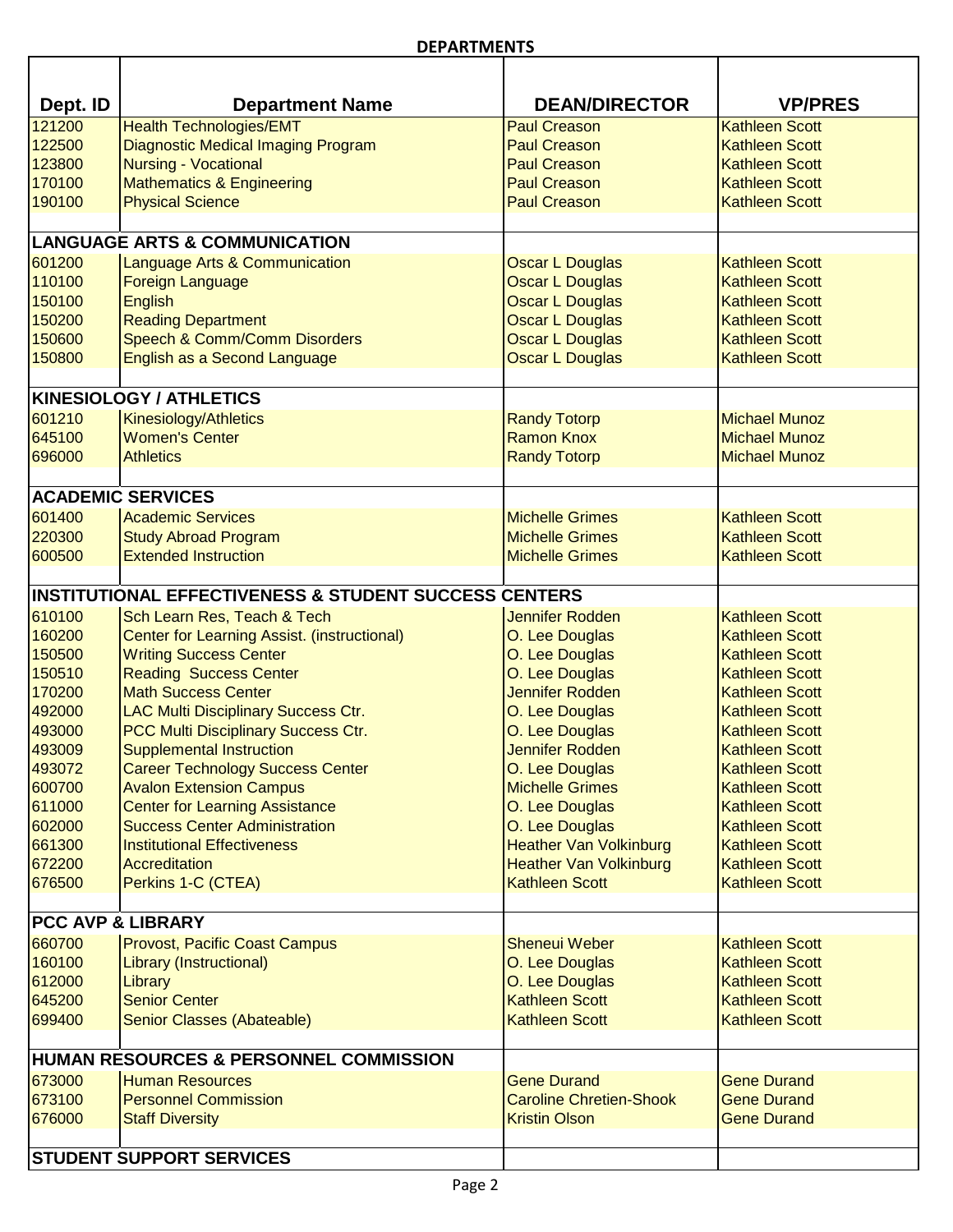П

| Dept. ID         | <b>Department Name</b>                                     | <b>DEAN/DIRECTOR</b>                           | <b>VP/PRES</b>                               |
|------------------|------------------------------------------------------------|------------------------------------------------|----------------------------------------------|
| 620100           | <b>Enrollment Services</b>                                 | <b>Corey Rodgers</b>                           | <b>Michael Munoz</b>                         |
| 620200           | Registration                                               | <b>Corey Rodgers</b>                           | <b>Michael Munoz</b>                         |
| 620300           | <b>College &amp; School Articulation</b>                   | <b>Corey Rodgers</b>                           | <b>Michael Munoz</b>                         |
| 080100           | <b>Basic Adult Education</b>                               | <b>Nohel C Corral</b>                          | <b>Michael Munoz</b>                         |
| 080200           | <b>Counseling (Instructional Classes)</b>                  | <b>Nohel C Corral</b>                          | <b>Michael Munoz</b>                         |
| 631000           | <b>Counseling</b>                                          | <b>Nohel C Corral</b>                          | <b>Michael Munoz</b>                         |
| 631100           | <b>Student Equity</b>                                      | <b>Nohel C Corral</b>                          | <b>Michael Munoz</b>                         |
| 632000           | <b>Matriculation</b>                                       | Sonia De La Torre-Iniguez                      | <b>Michael Munoz</b>                         |
| 633000           | <b>Transfer Center</b>                                     | <b>Nohel C Corral</b>                          | <b>Michael Munoz</b>                         |
| 633700<br>633800 | <b>Upward Bound</b>                                        | <b>Nohel C Corral</b><br><b>Nohel C Corral</b> | <b>Michael Munoz</b><br><b>Michael Munoz</b> |
| 633900           | <b>Upward Bound</b><br><b>Career Pathways Support Svcs</b> | <b>Nohel C Corral</b>                          | <b>Michael Munoz</b>                         |
| 634000           | <b>Career Guidance</b>                                     | <b>Nohel C Corral</b>                          | <b>Michael Munoz</b>                         |
| 634500           | <b>Project Launch</b>                                      | <b>Nohel C Corral</b>                          | <b>Michael Munoz</b>                         |
| 634600           | <b>Project Launch Distr Contrib</b>                        | <b>Nohel C Corral</b>                          | <b>Michael Munoz</b>                         |
| 641000           | <b>CalWorks</b>                                            | Sonia De La Torre-Iniguez                      | <b>Michael Munoz</b>                         |
| 642000           | <b>Disabled Programs &amp; Services</b>                    | Sonia De La Torre-Iniguez                      | <b>Michael Munoz</b>                         |
| 642500           | <b>CalWorks</b>                                            | <b>Nohel C Corral</b>                          | <b>Michael Munoz</b>                         |
| 643000           | <b>Extended Opporturnity Programs &amp; Services</b>       | Sonia De La Torre-Iniguez                      | <b>Michael Munoz</b>                         |
| 643500           | <b>Cooperative Agencies Resource for Education</b>         | Sonia De La Torre-Iniguez                      | <b>Michael Munoz</b>                         |
| 644000           | <b>Student Health Services</b>                             | <b>Ramon Knox</b>                              | <b>Michael Munoz</b>                         |
| 645000           | <b>Student Affairs</b>                                     | <b>Ramon Knox</b>                              | <b>Michael Munoz</b>                         |
| 646000           | <b>Financial Aid Administration</b>                        | <b>Corey Rodgers</b>                           | <b>Michael Munoz</b>                         |
| 646100           | <b>Foundation Scholarships</b>                             | <b>Shyra Compton</b>                           | <b>Michael Munoz</b>                         |
| 646200           | <b>Student Relations</b>                                   | <b>Nohel C Corral</b>                          | <b>Michael Munoz</b>                         |
| 696100           | <b>Student Governmental Support</b>                        | <b>Ramon Knox</b>                              | <b>Michael Munoz</b>                         |
| 699800           | <b>LBCC Foundation (abateable)</b>                         | <b>Jeffrey Wood</b>                            | <b>Michael Munoz</b>                         |
| 699810           | <b>Foundation</b>                                          | <b>Jeffrey Wood</b>                            | <b>Michael Munoz</b>                         |
| 647000           | <b>Student Outreach / Recruitment</b>                      | <b>Shyra Compton</b>                           | <b>Michael Munoz</b>                         |
| 648000           | <b>Veterans Services</b>                                   | <b>Corey Rodgers</b>                           | <b>Michael Munoz</b>                         |
| 649000           | <b>International Students</b>                              | <b>Corey Rodgers</b>                           | <b>Michael Munoz</b>                         |
| 649200           | <b>American Language &amp; Culture</b>                     | <b>Corey Rodgers</b>                           | <b>Michael Munoz</b>                         |
| 681000           | <b>Summer Recreation</b>                                   | <b>Randy Totorp</b>                            | <b>Michael Munoz</b>                         |
| 660600           | <b>VP, Student Support Services</b>                        | <b>Michael Munoz</b>                           | <b>Michael Munoz</b>                         |
|                  | <b>SUPERINTENDENT / PRESIDENT</b>                          |                                                |                                              |
| 660100           | <b>Board of Trustees</b>                                   | Reagan Romali                                  | <b>Reagan Romali</b>                         |
| 661100           | Superintendent/President                                   | <b>Jeffrey Wood</b>                            | <b>Reagan Romali</b>                         |
|                  |                                                            |                                                |                                              |
|                  | <b>COLLEGE ADVANCEMENT &amp; ECONOMIC DEVELOPMENT</b>      |                                                |                                              |
| 609000           | <b>Grants &amp; Resource Development</b>                   | <b>Sheneui Weber</b>                           | <b>Marlene Dunn</b>                          |
| 671500           | <b>College Advancement &amp; Communications</b>            | Joshua Castellanos                             | <b>Marlene Dunn</b>                          |
| 671600           | <b>Government &amp; Community Relations</b>                | <b>Joshua Castellanos</b>                      | <b>Marlene Dunn</b>                          |
| 684000           | College Advancement & Economic Development                 | <b>Sheneui Weber</b>                           | <b>Marlene Dunn</b>                          |
| 684100           | <b>SBDC Supplemental Federal Fund</b>                      | <b>Patrick Nye</b>                             | <b>Marlene Dunn</b>                          |
| 684111           | <b>CITD Suppplemental Federal Fun</b>                      | <b>Patrick Nye</b>                             | <b>Marlene Dunn</b>                          |
| 684112           | LB SBDC Supplemental Fed Funds                             | <b>Patrick Nye</b>                             | <b>Marlene Dunn</b>                          |
| 684500           | <b>VTEA Coordination</b>                                   | <b>Sheneui Weber</b>                           | <b>Marlene Dunn</b>                          |
| 684510           | <b>GS 10KSB Program</b>                                    | <b>Sheneui Weber</b>                           | <b>Marlene Dunn</b>                          |
| 684600           | <b>Workforce Development</b>                               | <b>Melissa Infusino</b>                        | <b>Marlene Dunn</b>                          |
| 684700           | <b>SBDC Program</b>                                        | <b>Patrick Nye</b>                             | <b>Marlene Dunn</b>                          |
| 684710           | <b>SBDC Cash Match</b>                                     | <b>Patrick Nye</b>                             | <b>Marlene Dunn</b>                          |
| 684711           | <b>SBDC Other Federal</b>                                  | <b>Patrick Nye</b>                             | <b>Marlene Dunn</b>                          |
| 684720           | <b>LB SBDC Cash Match</b>                                  | <b>Patrick Nye</b>                             | <b>Marlene Dunn</b>                          |
|                  |                                                            |                                                |                                              |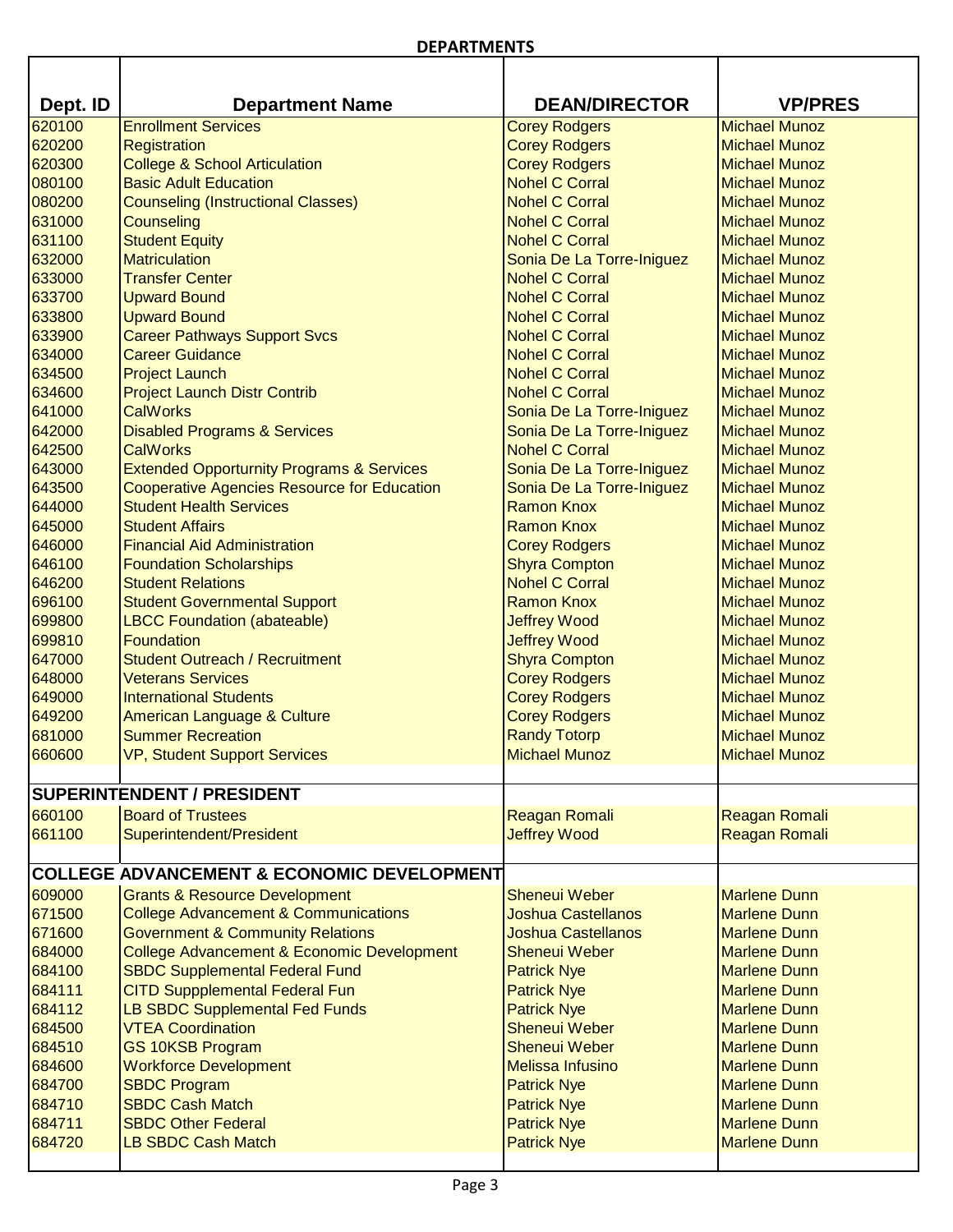| Dept. ID | <b>Department Name</b>                            | <b>DEAN/DIRECTOR</b>      | <b>VP/PRES</b>      |
|----------|---------------------------------------------------|---------------------------|---------------------|
|          | <b>ADMINISTRATIVE SERVICES</b>                    |                           |                     |
| 160300   | <b>Instructional Faculty Resource</b>             | <b>Sylvia Lynch</b>       | <b>Marlene Dunn</b> |
| 160400   | <b>Media Instructional</b>                        | <b>Sylvia Lynch</b>       | <b>Marlene Dunn</b> |
| 590100   | Retirement Benefits, Academic                     | <b>John Thompson</b>      | <b>Marlene Dunn</b> |
| 611100   | Instructional Teaching Dev. Center                | <b>Sylvia Lynch</b>       | <b>Marlene Dunn</b> |
| 613000   | <b>Media Equipment Circulation</b>                | <b>Sylvia Lynch</b>       | <b>Marlene Dunn</b> |
| 613100   | <b>Media Production</b>                           | <b>Joshua Castellanos</b> | <b>Marlene Dunn</b> |
| 619100   | <b>Distance Learning</b>                          | <b>Sylvia Lynch</b>       | <b>Marlene Dunn</b> |
| 601900   | Vacation Payoff - Non Instructional               | <b>John Thompson</b>      | <b>Marlene Dunn</b> |
| 650100   | <b>Facilities &amp; Operations</b>                | <b>Brendan Hayes</b>      | <b>Marlene Dunn</b> |
| 651000   | <b>Building Maintenance &amp; Repairs</b>         | <b>Brendan Hayes</b>      | <b>Marlene Dunn</b> |
| 653000   | <b>Custodial Services</b>                         | <b>Brendan Hayes</b>      | <b>Marlene Dunn</b> |
| 655000   | <b>Grounds Maintenance &amp; Repairs</b>          | <b>Brendan Hayes</b>      | <b>Marlene Dunn</b> |
| 657100   | <b>Utilities</b>                                  | <b>Brendan Hayes</b>      | <b>Marlene Dunn</b> |
| 660300   | <b>General Administration</b>                     | <b>Marlene Dunn</b>       | <b>Marlene Dunn</b> |
| 660800   | <b>VP, Administrative Services</b>                | <b>Marlene Dunn</b>       | <b>Marlene Dunn</b> |
| 670700   | <b>Stock/Duplicating Clearing</b>                 | <b>John Thompson</b>      | <b>Marlene Dunn</b> |
| 672000   | <b>Fiscal Services</b>                            | <b>John Thompson</b>      | <b>Marlene Dunn</b> |
| 672700   | <b>Telephone Communication Utilities</b>          | Sylvia Lynch              | <b>Marlene Dunn</b> |
| 672800   | <b>Internal Auditor</b>                           | <b>Robert Rapoza</b>      | <b>Marlene Dunn</b> |
|          |                                                   |                           |                     |
| 674000   | <b>Staff Benefits</b>                             | <b>John Thompson</b>      | <b>Marlene Dunn</b> |
| 674100   | H & W Bnfts Calif Care                            | <b>John Thompson</b>      | <b>Marlene Dunn</b> |
| 674200   | H & W Bnfts Kaiser                                | John Thompson             | <b>Marlene Dunn</b> |
| 674300   | H & W Bnfts Delta Dental                          | John Thompson             | <b>Marlene Dunn</b> |
| 674400   | H & W Bnfts PMI                                   | <b>John Thompson</b>      | <b>Marlene Dunn</b> |
| 674450   | H & W Bnfts Hartford Plan                         | John Thompson             | <b>Marlene Dunn</b> |
| 674500   | H & W Bnfts VSP                                   | John Thompson             | <b>Marlene Dunn</b> |
| 674600   | H & W Bnfts Managed Hith Netwk                    | <b>John Thompson</b>      | <b>Marlene Dunn</b> |
| 674800   | H & W Bnfts Life Insurance                        | John Thompson             | <b>Marlene Dunn</b> |
| 674900   | H & W Bnfts Blue Cross                            | John Thompson             | <b>Marlene Dunn</b> |
| 677000   | Long Beach City College Police                    | <b>Robert Rapoza</b>      | <b>Marlene Dunn</b> |
| 677100   | Purchasing                                        | <b>Robert Rapoza</b>      | <b>Marlene Dunn</b> |
| 677200   | <b>Warehouse &amp; Receiving</b>                  | <b>Robert Rapoza</b>      | <b>Marlene Dunn</b> |
| 677300   | Environmental Safety/Waste Disposal               | <b>Robert Rapoza</b>      | <b>Marlene Dunn</b> |
| 677400   | <b>Mail Services</b>                              | <b>Robert Rapoza</b>      | <b>Marlene Dunn</b> |
| 677500   | Copy & Technology Center                          | <b>Robert Rapoza</b>      | <b>Marlene Dunn</b> |
| 677600   | Risk Management (Self Insurance Fund 61)          | <b>Robert Rapoza</b>      | <b>Marlene Dunn</b> |
| 677700   | Transportation                                    | <b>Brendan Hayes</b>      | <b>Marlene Dunn</b> |
| 677900   | <b>Air Quality Management</b>                     | <b>Robert Rapoza</b>      | <b>Marlene Dunn</b> |
| 678000   | Instructional and Information Technology Services | <b>Sylvia Lynch</b>       | <b>Marlene Dunn</b> |
| 679100   | <b>Support Services</b>                           | <b>Robert Rapoza</b>      | <b>Marlene Dunn</b> |
| 679500   | <b>Classified Senate</b><br><b>LBCC Bookstore</b> | <b>Marlene Dunn</b>       | <b>Marlene Dunn</b> |
| 691000   |                                                   | <b>John Thompson</b>      | <b>Marlene Dunn</b> |
| 691100   | <b>AFT Union</b>                                  | John Thompson             | <b>Marlene Dunn</b> |
| 691200   | <b>CCA</b>                                        | <b>John Thompson</b>      | <b>Marlene Dunn</b> |
| 695000   | Parking Maintenance & Repair                      | <b>Robert Rapoza</b>      | <b>Marlene Dunn</b> |
| 699300   | <b>Retirement Benefits Excl 50%</b>               | <b>John Thompson</b>      | <b>Marlene Dunn</b> |
| 699600   | <b>Credit Card Clearing</b>                       | <b>John Thompson</b>      | <b>Marlene Dunn</b> |
| 699850   | <b>LBCC Auxiliary</b>                             | <b>Robert Rapoza</b>      | <b>Marlene Dunn</b> |
| 699860   | <b>Barnes &amp; Noble</b>                         | <b>John Thompson</b>      | <b>Marlene Dunn</b> |
| 699900   | <b>ASB</b> (Abateable)                            | <b>John Thompson</b>      | <b>Marlene Dunn</b> |
| 699901   | <b>ASB Administration</b>                         | <b>John Thompson</b>      | <b>Marlene Dunn</b> |
| 699902   | <b>ASB Trust Accounts</b>                         | <b>John Thompson</b>      | <b>Marlene Dunn</b> |
| 699910   |                                                   | <b>John Thompson</b>      |                     |
|          | <b>ASB Women's Athletics</b>                      |                           | <b>Marlene Dunn</b> |